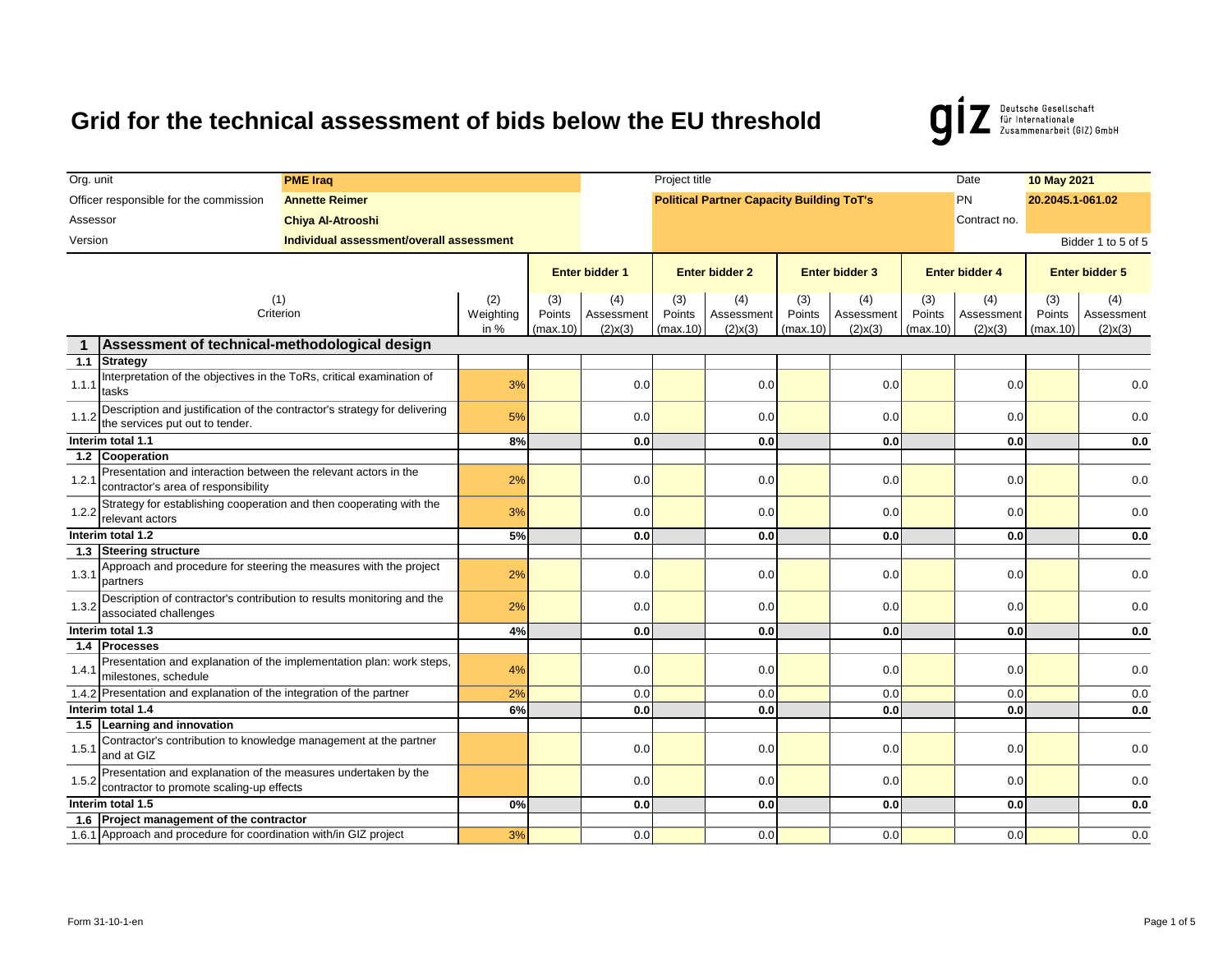

| Org. unit                                                       | <b>PME Iraq</b>                                                                                                |                          |                            |                           |                                    | Project title                                    |                                    |                           |                                   |                           |                                    | 10 May 2021               |                                    |
|-----------------------------------------------------------------|----------------------------------------------------------------------------------------------------------------|--------------------------|----------------------------|---------------------------|------------------------------------|--------------------------------------------------|------------------------------------|---------------------------|-----------------------------------|---------------------------|------------------------------------|---------------------------|------------------------------------|
| Officer responsible for the commission<br><b>Annette Reimer</b> |                                                                                                                |                          |                            |                           |                                    | <b>Political Partner Capacity Building ToT's</b> |                                    |                           | <b>PN</b>                         | 20.2045.1-061.02          |                                    |                           |                                    |
| Assessor                                                        |                                                                                                                | <b>Chiya Al-Atrooshi</b> |                            |                           |                                    |                                                  |                                    |                           |                                   |                           | Contract no.                       |                           |                                    |
| Version<br>Individual assessment/overall assessment             |                                                                                                                |                          |                            |                           |                                    |                                                  |                                    |                           |                                   |                           |                                    |                           | Bidder 1 to 5 of 5                 |
|                                                                 |                                                                                                                |                          |                            |                           | <b>Enter bidder 1</b>              | <b>Enter bidder 2</b>                            |                                    | <b>Enter bidder 3</b>     |                                   | <b>Enter bidder 4</b>     |                                    | <b>Enter bidder 5</b>     |                                    |
|                                                                 | (1)                                                                                                            | Criterion                | (2)<br>Weighting<br>in $%$ | (3)<br>Points<br>(max.10) | (4)<br>Assessment<br>$(2)$ x $(3)$ | (3)<br>Points<br>(max.10)                        | (4)<br>Assessment<br>$(2)$ x $(3)$ | (3)<br>Points<br>(max.10) | (4)<br>Assessmen<br>$(2)$ x $(3)$ | (3)<br>Points<br>(max.10) | (4)<br>Assessment<br>$(2)$ x $(3)$ | (3)<br>Points<br>(max.10) | (4)<br>Assessment<br>$(2)$ x $(3)$ |
| 1.6.2                                                           | Personnel assignment plan (who, when, what work steps) incl.<br>explanation and specification of expert months |                          | 3%                         |                           | 0.0 <sub>l</sub>                   |                                                  | 0.0                                |                           | 0.0                               |                           | 0.0                                |                           | 0.0                                |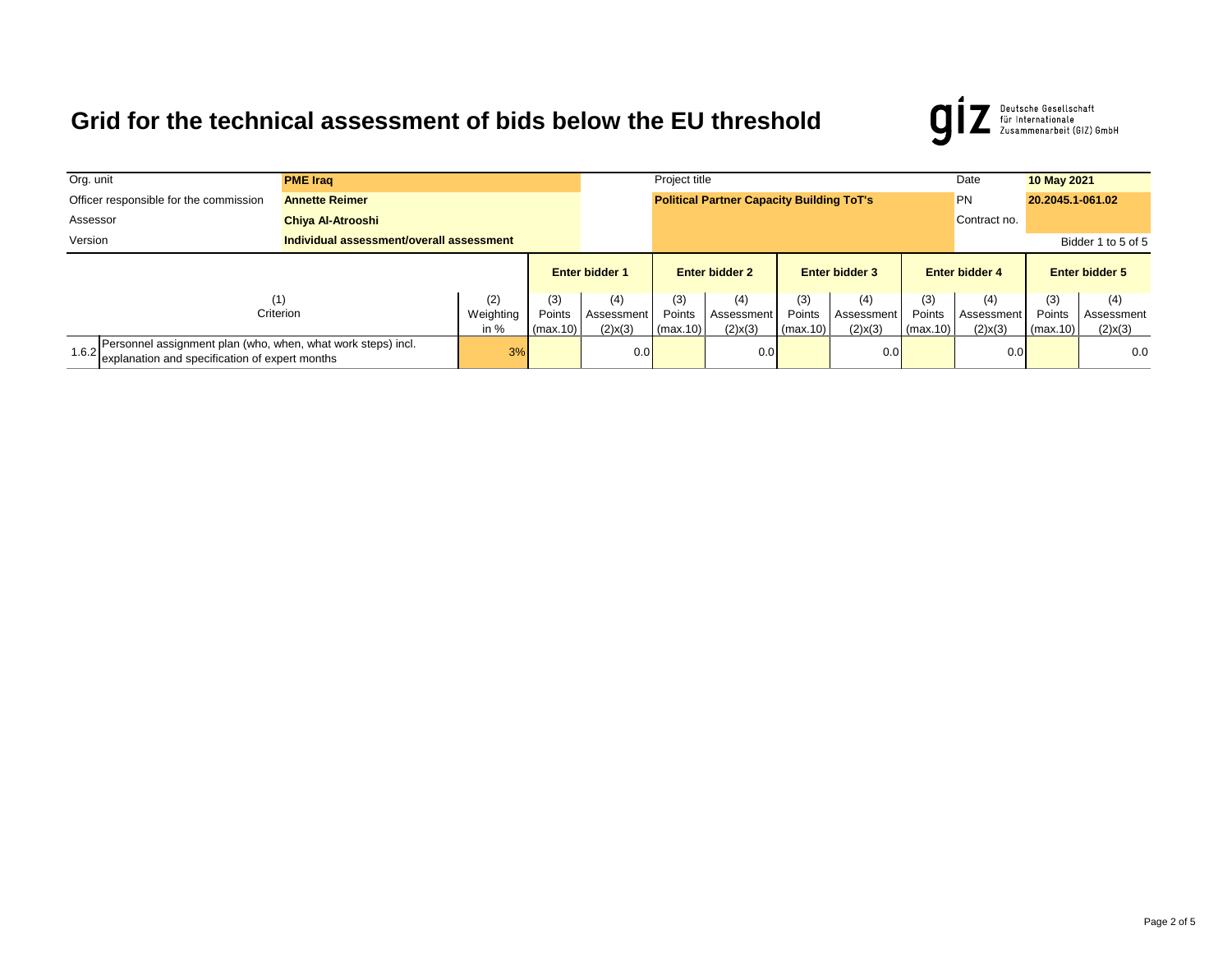Deutsche Gesellschaft<br>für Internationale<br>Zusammenarbeit (GIZ) GmbH  $\boldsymbol{g}$ 

| Officer responsible for the commission<br><b>Political Partner Capacity Building ToT's</b><br><b>PN</b><br><b>Annette Reimer</b><br>20.2045.1-061.02<br>Assessor<br><b>Chiya Al-Atrooshi</b><br>Contract no.<br>Version<br>Individual assessment/overall assessment<br>Bidder 1 to 5 of 5<br><b>Enter bidder 1</b><br><b>Enter bidder 2</b><br><b>Enter bidder 3</b><br><b>Enter bidder 4</b><br><b>Enter bidder 5</b><br>(1)<br>(2)<br>(3)<br>(4)<br>(3)<br>(4)<br>(3)<br>(3)<br>(4)<br>(4)<br>(4)<br>(3)<br>Criterion<br>Weighting<br>Points<br>Points<br>Assessment<br>Points<br>Points<br>Points<br>Assessment<br>Assessment<br>Assessment<br>in $%$<br>$(2)$ x $(3)$<br>(max.10)<br>(max.10)<br>$(2)$ x $(3)$<br>(max.10)<br>$(2)$ x $(3)$<br>(max.10)<br>$(2)$ x $(3)$<br>(max.10)<br>$(2)$ x $(3)$<br>Contractor's backstopping strategy (incl. CVs of the technical and<br>0.0<br>0.0<br>0.0<br>0.0<br>1.6.3<br>4%<br>0.0<br>administrative backstopper)<br>Interim total 1.6<br>10%<br>0.0<br>0.0<br>0.0<br>0.0<br>1.7 Further requirements<br>2%<br>0.0<br>0.0<br>0.0<br>0.0<br>Total 1<br>35%<br>0.0<br>0.0<br>0.0<br>0.0<br><b>Assessment of proposed staff</b><br>$\overline{2}$<br>Team leader (in accordance with ToR provisions/criteria)<br>2.1 | Org. unit | <b>PME Iraq</b> |  |  |  | Project title |  |  | Date | 10 May 2021 |  |  |            |
|------------------------------------------------------------------------------------------------------------------------------------------------------------------------------------------------------------------------------------------------------------------------------------------------------------------------------------------------------------------------------------------------------------------------------------------------------------------------------------------------------------------------------------------------------------------------------------------------------------------------------------------------------------------------------------------------------------------------------------------------------------------------------------------------------------------------------------------------------------------------------------------------------------------------------------------------------------------------------------------------------------------------------------------------------------------------------------------------------------------------------------------------------------------------------------------------------------------------------------------------------------------|-----------|-----------------|--|--|--|---------------|--|--|------|-------------|--|--|------------|
|                                                                                                                                                                                                                                                                                                                                                                                                                                                                                                                                                                                                                                                                                                                                                                                                                                                                                                                                                                                                                                                                                                                                                                                                                                                                  |           |                 |  |  |  |               |  |  |      |             |  |  |            |
|                                                                                                                                                                                                                                                                                                                                                                                                                                                                                                                                                                                                                                                                                                                                                                                                                                                                                                                                                                                                                                                                                                                                                                                                                                                                  |           |                 |  |  |  |               |  |  |      |             |  |  |            |
|                                                                                                                                                                                                                                                                                                                                                                                                                                                                                                                                                                                                                                                                                                                                                                                                                                                                                                                                                                                                                                                                                                                                                                                                                                                                  |           |                 |  |  |  |               |  |  |      |             |  |  |            |
|                                                                                                                                                                                                                                                                                                                                                                                                                                                                                                                                                                                                                                                                                                                                                                                                                                                                                                                                                                                                                                                                                                                                                                                                                                                                  |           |                 |  |  |  |               |  |  |      |             |  |  |            |
|                                                                                                                                                                                                                                                                                                                                                                                                                                                                                                                                                                                                                                                                                                                                                                                                                                                                                                                                                                                                                                                                                                                                                                                                                                                                  |           |                 |  |  |  |               |  |  |      |             |  |  |            |
|                                                                                                                                                                                                                                                                                                                                                                                                                                                                                                                                                                                                                                                                                                                                                                                                                                                                                                                                                                                                                                                                                                                                                                                                                                                                  |           |                 |  |  |  |               |  |  |      |             |  |  |            |
|                                                                                                                                                                                                                                                                                                                                                                                                                                                                                                                                                                                                                                                                                                                                                                                                                                                                                                                                                                                                                                                                                                                                                                                                                                                                  |           |                 |  |  |  |               |  |  |      |             |  |  | Assessment |
|                                                                                                                                                                                                                                                                                                                                                                                                                                                                                                                                                                                                                                                                                                                                                                                                                                                                                                                                                                                                                                                                                                                                                                                                                                                                  |           |                 |  |  |  |               |  |  |      |             |  |  |            |
|                                                                                                                                                                                                                                                                                                                                                                                                                                                                                                                                                                                                                                                                                                                                                                                                                                                                                                                                                                                                                                                                                                                                                                                                                                                                  |           |                 |  |  |  |               |  |  |      |             |  |  |            |
|                                                                                                                                                                                                                                                                                                                                                                                                                                                                                                                                                                                                                                                                                                                                                                                                                                                                                                                                                                                                                                                                                                                                                                                                                                                                  |           |                 |  |  |  |               |  |  |      |             |  |  |            |
|                                                                                                                                                                                                                                                                                                                                                                                                                                                                                                                                                                                                                                                                                                                                                                                                                                                                                                                                                                                                                                                                                                                                                                                                                                                                  |           |                 |  |  |  |               |  |  |      |             |  |  | 0.0        |
|                                                                                                                                                                                                                                                                                                                                                                                                                                                                                                                                                                                                                                                                                                                                                                                                                                                                                                                                                                                                                                                                                                                                                                                                                                                                  |           |                 |  |  |  |               |  |  |      |             |  |  | 0.0        |
|                                                                                                                                                                                                                                                                                                                                                                                                                                                                                                                                                                                                                                                                                                                                                                                                                                                                                                                                                                                                                                                                                                                                                                                                                                                                  |           |                 |  |  |  |               |  |  |      |             |  |  | 0.0        |
|                                                                                                                                                                                                                                                                                                                                                                                                                                                                                                                                                                                                                                                                                                                                                                                                                                                                                                                                                                                                                                                                                                                                                                                                                                                                  |           |                 |  |  |  |               |  |  |      |             |  |  |            |
|                                                                                                                                                                                                                                                                                                                                                                                                                                                                                                                                                                                                                                                                                                                                                                                                                                                                                                                                                                                                                                                                                                                                                                                                                                                                  |           |                 |  |  |  |               |  |  |      |             |  |  |            |
| 2.1.1<br>- Qualifications<br>4%<br>0.0<br>0.0<br>0.0<br>0.0                                                                                                                                                                                                                                                                                                                                                                                                                                                                                                                                                                                                                                                                                                                                                                                                                                                                                                                                                                                                                                                                                                                                                                                                      |           |                 |  |  |  |               |  |  |      |             |  |  | 0.0        |
| 2.1.2<br>- Language<br>4%<br>0.0<br>0.0<br>0.0<br>0.0                                                                                                                                                                                                                                                                                                                                                                                                                                                                                                                                                                                                                                                                                                                                                                                                                                                                                                                                                                                                                                                                                                                                                                                                            |           |                 |  |  |  |               |  |  |      |             |  |  | 0.0        |
| - General professional experience<br>2.1.3<br>4%<br>0.0<br>0.0<br>0.0<br>0.0                                                                                                                                                                                                                                                                                                                                                                                                                                                                                                                                                                                                                                                                                                                                                                                                                                                                                                                                                                                                                                                                                                                                                                                     |           |                 |  |  |  |               |  |  |      |             |  |  | 0.0        |
| 2.1.4<br>- Specific professional experience<br>3%<br>0.0<br>0.0<br>0.0<br>0.0                                                                                                                                                                                                                                                                                                                                                                                                                                                                                                                                                                                                                                                                                                                                                                                                                                                                                                                                                                                                                                                                                                                                                                                    |           |                 |  |  |  |               |  |  |      |             |  |  | 0.0        |
| - Leadership/management experience<br>2.1.5<br>3%<br>0.0<br>0.0<br>0.0<br>0.0                                                                                                                                                                                                                                                                                                                                                                                                                                                                                                                                                                                                                                                                                                                                                                                                                                                                                                                                                                                                                                                                                                                                                                                    |           |                 |  |  |  |               |  |  |      |             |  |  | 0.0        |
| - Regional experience<br>0.0<br>2.1.6<br>3%<br>0.0<br>0.0<br>0.0                                                                                                                                                                                                                                                                                                                                                                                                                                                                                                                                                                                                                                                                                                                                                                                                                                                                                                                                                                                                                                                                                                                                                                                                 |           |                 |  |  |  |               |  |  |      |             |  |  | 0.0        |
| 2.1.7<br>- Development cooperation experience<br>2%<br>0.0<br>0.0<br>0.0<br>0.0                                                                                                                                                                                                                                                                                                                                                                                                                                                                                                                                                                                                                                                                                                                                                                                                                                                                                                                                                                                                                                                                                                                                                                                  |           |                 |  |  |  |               |  |  |      |             |  |  | 0.0        |
| 2.1.8<br>- Other<br>0.0<br>0.0<br>0%<br>0.0<br>0.0                                                                                                                                                                                                                                                                                                                                                                                                                                                                                                                                                                                                                                                                                                                                                                                                                                                                                                                                                                                                                                                                                                                                                                                                               |           |                 |  |  |  |               |  |  |      |             |  |  | 0.0        |
| Interim total 2.1<br>23%<br>0.0<br>0.0<br>0.0<br>0.0                                                                                                                                                                                                                                                                                                                                                                                                                                                                                                                                                                                                                                                                                                                                                                                                                                                                                                                                                                                                                                                                                                                                                                                                             |           |                 |  |  |  |               |  |  |      |             |  |  | 0.0        |
| Expert 1 (in accordance with ToR provisions/criteria)<br>2.2                                                                                                                                                                                                                                                                                                                                                                                                                                                                                                                                                                                                                                                                                                                                                                                                                                                                                                                                                                                                                                                                                                                                                                                                     |           |                 |  |  |  |               |  |  |      |             |  |  |            |
| 2.2.1<br>- Qualifications<br>0.0<br>0.0<br>0.0<br>0.0<br>4%                                                                                                                                                                                                                                                                                                                                                                                                                                                                                                                                                                                                                                                                                                                                                                                                                                                                                                                                                                                                                                                                                                                                                                                                      |           |                 |  |  |  |               |  |  |      |             |  |  | 0.0        |
| 2.2.2<br>- Language<br>4%<br>0.0<br>0.0<br>0.0<br>0.0                                                                                                                                                                                                                                                                                                                                                                                                                                                                                                                                                                                                                                                                                                                                                                                                                                                                                                                                                                                                                                                                                                                                                                                                            |           |                 |  |  |  |               |  |  |      |             |  |  | 0.0        |
| - General professional experience<br>0.0<br>2.2.3<br>4%<br>0.0<br>0.0<br>0.0                                                                                                                                                                                                                                                                                                                                                                                                                                                                                                                                                                                                                                                                                                                                                                                                                                                                                                                                                                                                                                                                                                                                                                                     |           |                 |  |  |  |               |  |  |      |             |  |  | 0.0        |
| - Specific professional experience<br>3%<br>0.0<br>2.2.4<br>0.0<br>0.0<br>0.0                                                                                                                                                                                                                                                                                                                                                                                                                                                                                                                                                                                                                                                                                                                                                                                                                                                                                                                                                                                                                                                                                                                                                                                    |           |                 |  |  |  |               |  |  |      |             |  |  | 0.0        |
| 2.2.5<br>- Leadership/management experience<br>3%<br>0.0<br>0.0<br>0.0<br>0.0<br>0.0<br>0.0<br>0.0<br>0.0                                                                                                                                                                                                                                                                                                                                                                                                                                                                                                                                                                                                                                                                                                                                                                                                                                                                                                                                                                                                                                                                                                                                                        |           |                 |  |  |  |               |  |  |      |             |  |  | 0.0        |
| 2.2.6<br>- Regional experience<br>3%<br>2%<br>0.0<br>2.2.7<br>- Development cooperation experience<br>0.0<br>0.0<br>0.0                                                                                                                                                                                                                                                                                                                                                                                                                                                                                                                                                                                                                                                                                                                                                                                                                                                                                                                                                                                                                                                                                                                                          |           |                 |  |  |  |               |  |  |      |             |  |  | 0.0<br>0.0 |
| 2.2.8 - Other<br>0.0<br>0.0<br>0.0<br>0%<br>0.0                                                                                                                                                                                                                                                                                                                                                                                                                                                                                                                                                                                                                                                                                                                                                                                                                                                                                                                                                                                                                                                                                                                                                                                                                  |           |                 |  |  |  |               |  |  |      |             |  |  | 0.0        |
| Interim total 2.2<br>23%<br>0.0<br>0.0<br>0.0<br>0.0                                                                                                                                                                                                                                                                                                                                                                                                                                                                                                                                                                                                                                                                                                                                                                                                                                                                                                                                                                                                                                                                                                                                                                                                             |           |                 |  |  |  |               |  |  |      |             |  |  | 0.0        |
| 2.3 Expert 2 (in accordance with ToR provisions/criteria)                                                                                                                                                                                                                                                                                                                                                                                                                                                                                                                                                                                                                                                                                                                                                                                                                                                                                                                                                                                                                                                                                                                                                                                                        |           |                 |  |  |  |               |  |  |      |             |  |  |            |
| 2.3.1<br>- Qualifications<br>0.0<br>0.0<br>0.0<br>4%<br>0.0                                                                                                                                                                                                                                                                                                                                                                                                                                                                                                                                                                                                                                                                                                                                                                                                                                                                                                                                                                                                                                                                                                                                                                                                      |           |                 |  |  |  |               |  |  |      |             |  |  | 0.0        |
| 0.0<br>0.0<br>2.3.2<br>- Language<br>4%<br>0.0<br>0.0                                                                                                                                                                                                                                                                                                                                                                                                                                                                                                                                                                                                                                                                                                                                                                                                                                                                                                                                                                                                                                                                                                                                                                                                            |           |                 |  |  |  |               |  |  |      |             |  |  | 0.0        |
| - General professional experience<br>3%<br>0.0<br>0.0<br>0.0<br>0.0<br>2.3.3                                                                                                                                                                                                                                                                                                                                                                                                                                                                                                                                                                                                                                                                                                                                                                                                                                                                                                                                                                                                                                                                                                                                                                                     |           |                 |  |  |  |               |  |  |      |             |  |  | 0.0        |
| 2.3.4<br>- Specific professional experience<br>3%<br>0.0<br>0.0<br>0.0<br>0.0                                                                                                                                                                                                                                                                                                                                                                                                                                                                                                                                                                                                                                                                                                                                                                                                                                                                                                                                                                                                                                                                                                                                                                                    |           |                 |  |  |  |               |  |  |      |             |  |  | 0.0        |
| 2.3.5 - Leadership/management experience<br>0.0<br>0.0<br>0.0<br>0.0<br>0%                                                                                                                                                                                                                                                                                                                                                                                                                                                                                                                                                                                                                                                                                                                                                                                                                                                                                                                                                                                                                                                                                                                                                                                       |           |                 |  |  |  |               |  |  |      |             |  |  | 0.0        |
| 2.3.6 - Regional experience<br>0.0<br>2%<br>0.0<br>0.0<br>0.0                                                                                                                                                                                                                                                                                                                                                                                                                                                                                                                                                                                                                                                                                                                                                                                                                                                                                                                                                                                                                                                                                                                                                                                                    |           |                 |  |  |  |               |  |  |      |             |  |  | 0.0        |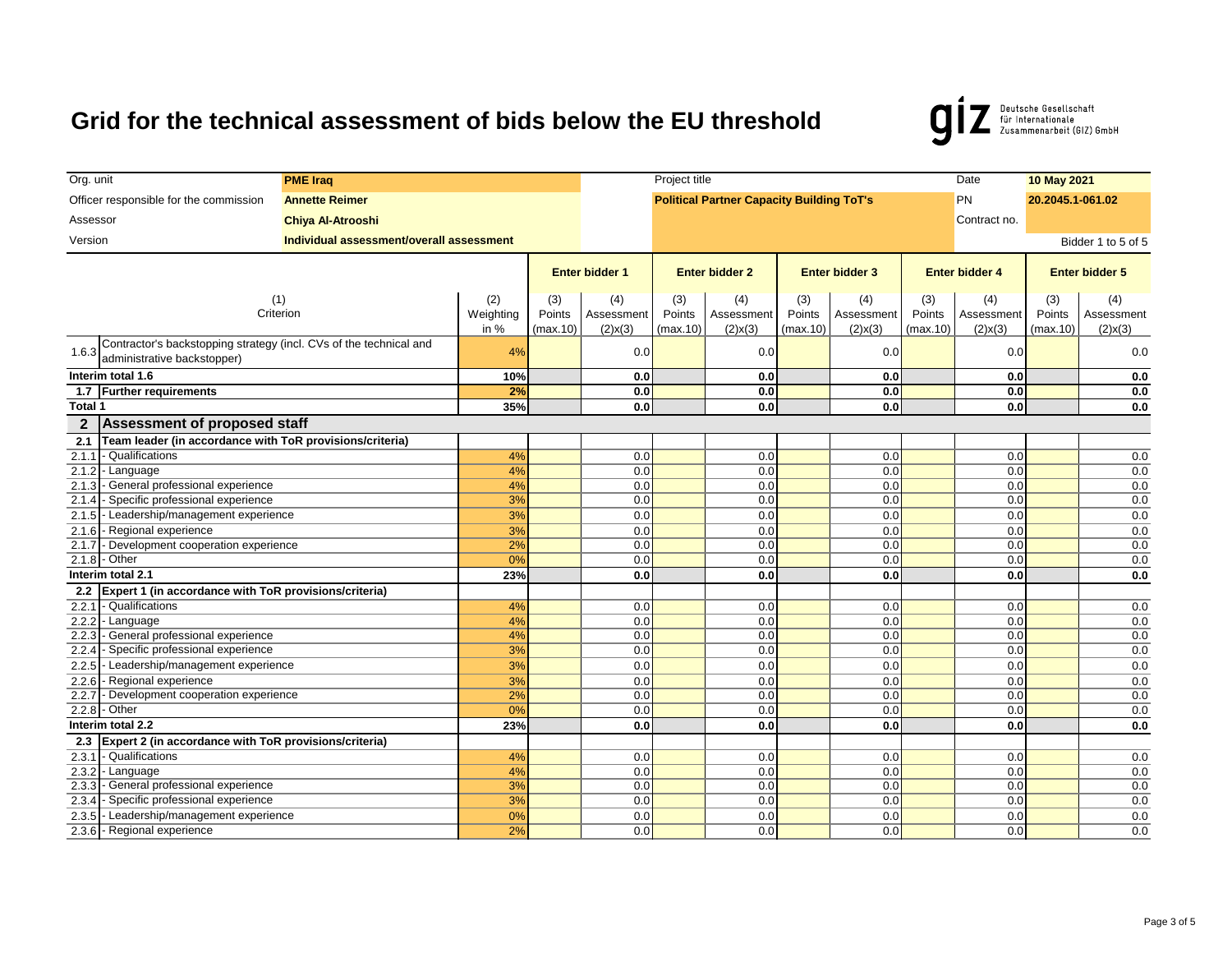Deutsche Gesellschaft<br>für Internationale<br>Zusammenarbeit (GIZ) GmbH  $\boldsymbol{g}$ 

| Org. unit                                                                                 | <b>PME Iraq</b>                          |                  |                       |                   |                       |                                                  | Project title         |                   |                       |                   |                       |                    |  |  |
|-------------------------------------------------------------------------------------------|------------------------------------------|------------------|-----------------------|-------------------|-----------------------|--------------------------------------------------|-----------------------|-------------------|-----------------------|-------------------|-----------------------|--------------------|--|--|
| Officer responsible for the commission                                                    | <b>Annette Reimer</b>                    |                  |                       |                   |                       | <b>Political Partner Capacity Building ToT's</b> |                       |                   |                       | PN                | 20.2045.1-061.02      |                    |  |  |
| Assessor                                                                                  | <b>Chiya Al-Atrooshi</b>                 |                  |                       |                   |                       |                                                  |                       |                   |                       | Contract no.      |                       |                    |  |  |
| Version                                                                                   | Individual assessment/overall assessment |                  |                       |                   |                       |                                                  |                       |                   |                       |                   |                       |                    |  |  |
|                                                                                           |                                          |                  |                       |                   |                       |                                                  |                       |                   |                       |                   |                       | Bidder 1 to 5 of 5 |  |  |
|                                                                                           |                                          |                  | <b>Enter bidder 1</b> |                   | <b>Enter bidder 2</b> |                                                  | <b>Enter bidder 3</b> |                   | <b>Enter bidder 4</b> |                   | <b>Enter bidder 5</b> |                    |  |  |
|                                                                                           |                                          |                  |                       |                   |                       |                                                  |                       |                   |                       |                   |                       |                    |  |  |
|                                                                                           | (1)<br>Criterion                         | (2)<br>Weighting | (3)<br>Points         | (4)<br>Assessment | (3)<br>Points         | (4)<br>Assessment                                | (3)<br>Points         | (4)<br>Assessment | (3)<br>Points         | (4)<br>Assessment | (3)<br>Points         | (4)<br>Assessment  |  |  |
|                                                                                           |                                          | in $%$           | (max.10)              | $(2)$ x $(3)$     | (max.10)              | $(2)$ x $(3)$                                    | (max.10)              | $(2)$ x $(3)$     | (max.10)              | $(2)$ x $(3)$     | (max.10)              | $(2)$ x $(3)$      |  |  |
| Development cooperation experience<br>2.3.7                                               |                                          | 3%               |                       | 0.0               |                       | 0.0                                              |                       | 0.0               |                       | 0.0               |                       | 0.0                |  |  |
| $2.3.8 - Other$                                                                           |                                          | 0%               |                       | 0.0               |                       | 0.0                                              |                       | 0.0               |                       | 0.0               |                       | 0.0                |  |  |
| Interim total 2.3                                                                         |                                          | 19%              |                       | 0.0               |                       | 0.0                                              |                       | 0.0               |                       | 0.0               |                       | 0.0                |  |  |
| Expert 3 (in accordance with ToR provisions/criteria)<br>2.4                              |                                          |                  |                       |                   |                       |                                                  |                       |                   |                       |                   |                       |                    |  |  |
| - Qualifications<br>2.4.1                                                                 |                                          |                  |                       | 0.0               |                       | 0.0                                              |                       | 0.0               |                       | 0.0               |                       | 0.0                |  |  |
| 2.4.2<br>- Language                                                                       |                                          |                  |                       | 0.0               |                       | 0.0                                              |                       | 0.0               |                       | 0.0               |                       | 0.0                |  |  |
| - General professional experience<br>2.4.3                                                |                                          |                  |                       | 0.0               |                       | 0.0                                              |                       | 0.0               |                       | 0.0               |                       | 0.0                |  |  |
| - Specific professional experience<br>2.4.4                                               |                                          |                  |                       | 0.0               |                       | 0.0                                              |                       | 0.0               |                       | 0.0               |                       | 0.0                |  |  |
| 2.4.5<br>- Leadership/management experience                                               |                                          |                  |                       | 0.0               |                       | 0.0                                              |                       | 0.0               |                       | 0.0               |                       | 0.0                |  |  |
| - Regional experience<br>2.4.6                                                            |                                          |                  |                       | 0.0               |                       | 0.0                                              |                       | 0.0               |                       | 0.0               |                       | 0.0                |  |  |
| - Development cooperation experience<br>2.4.7                                             |                                          |                  |                       | 0.0               |                       | 0.0                                              |                       | 0.0               |                       | 0.0               |                       | 0.0                |  |  |
| 2.4.8<br>- Other                                                                          |                                          |                  |                       | 0.0               |                       | 0.0                                              |                       | 0.0               |                       | 0.0               |                       | 0.0                |  |  |
| Interim total 2.4                                                                         |                                          | 0%               |                       | 0.0               |                       | 0.0                                              |                       | 0.0               |                       | 0.0               |                       | 0.0                |  |  |
| Expert 4 (in accordance with ToR provisions/criteria)<br>2.5                              |                                          |                  |                       |                   |                       |                                                  |                       |                   |                       |                   |                       |                    |  |  |
| 2.5.1<br>- Qualifications                                                                 |                                          |                  |                       | 0.0               |                       | 0.0                                              |                       | 0.0               |                       | 0.0               |                       | 0.0                |  |  |
| 2.5.2<br>- Language                                                                       |                                          |                  |                       | 0.0               |                       | 0.0                                              |                       | 0.0               |                       | 0.0               |                       | 0.0                |  |  |
| - General professional experience<br>2.5.3                                                |                                          |                  |                       | 0.0               |                       | 0.0                                              |                       | 0.0               |                       | 0.0               |                       | 0.0                |  |  |
| 2.5.4<br>- Specific professional experience                                               |                                          |                  |                       | 0.0               |                       | 0.0                                              |                       | 0.0               |                       | 0.0               |                       | 0.0                |  |  |
| - Leadership/management experience<br>2.5.5                                               |                                          |                  |                       | 0.0               |                       | 0.0                                              |                       | 0.0               |                       | 0.0               |                       | 0.0                |  |  |
| - Regional experience<br>2.5.6                                                            |                                          |                  |                       | 0.0               |                       | 0.0                                              |                       | 0.0               |                       | 0.0               |                       | 0.0                |  |  |
| - Development cooperation experience<br>2.5.7                                             |                                          |                  |                       | 0.0               |                       | 0.0                                              |                       | 0.0               |                       | 0.0               |                       | 0.0                |  |  |
| $2.5.8 - Other$                                                                           |                                          |                  |                       | 0.0               |                       | 0.0                                              |                       | 0.0               |                       | 0.0               |                       | 0.0                |  |  |
| Interim total 2.5                                                                         |                                          | 0%               |                       | 0.0               |                       | 0.0                                              |                       | 0.0               |                       | 0.0               |                       | 0.0                |  |  |
| 2.6<br>Short-term expert pool 1 (in accordance with ToR                                   |                                          |                  |                       |                   |                       |                                                  |                       |                   |                       |                   |                       |                    |  |  |
| - Qualifications<br>2.6.1                                                                 |                                          |                  |                       | 0.0               |                       | 0.0                                              |                       | 0.0               |                       | 0.0               |                       | 0.0                |  |  |
| 2.6.2<br>- Language                                                                       |                                          |                  |                       | 0.0               |                       | 0.0                                              |                       | 0.0               |                       | 0.0               |                       | 0.0                |  |  |
| - General professional experience<br>2.6.3<br>2.6.4<br>- Specific professional experience |                                          |                  |                       | 0.0<br>0.0        |                       | 0.0<br>0.0                                       |                       | 0.0<br>0.0        |                       | 0.0<br>0.0        |                       | 0.0<br>0.0         |  |  |
| 2.6.5<br>- Regional experience                                                            |                                          |                  |                       | 0.0               |                       | 0.0                                              |                       | 0.0               |                       | 0.0               |                       | 0.0                |  |  |
| - Development cooperation experience<br>2.6.6                                             |                                          |                  |                       | 0.0               |                       | 0.0                                              |                       | 0.0               |                       | 0.0               |                       | 0.0                |  |  |
| - Other<br>2.6.7                                                                          |                                          |                  |                       | 0.0               |                       | 0.0                                              |                       | 0.0               |                       | 0.0               |                       | 0.0                |  |  |
| Interim total 2.6                                                                         |                                          | 0%               |                       | 0.0               |                       | 0.0                                              |                       | 0.0               |                       | 0.0               |                       | 0.0                |  |  |
| Short-term expert pool 2 (in accordance with ToR<br>2.7                                   |                                          |                  |                       |                   |                       |                                                  |                       |                   |                       |                   |                       |                    |  |  |
| 2.7.1 - Qualifications                                                                    |                                          |                  |                       | 0.0               |                       | 0.0                                              |                       | 0.0               |                       | 0.0               |                       | 0.0                |  |  |
|                                                                                           |                                          |                  |                       |                   |                       |                                                  |                       |                   |                       |                   |                       |                    |  |  |